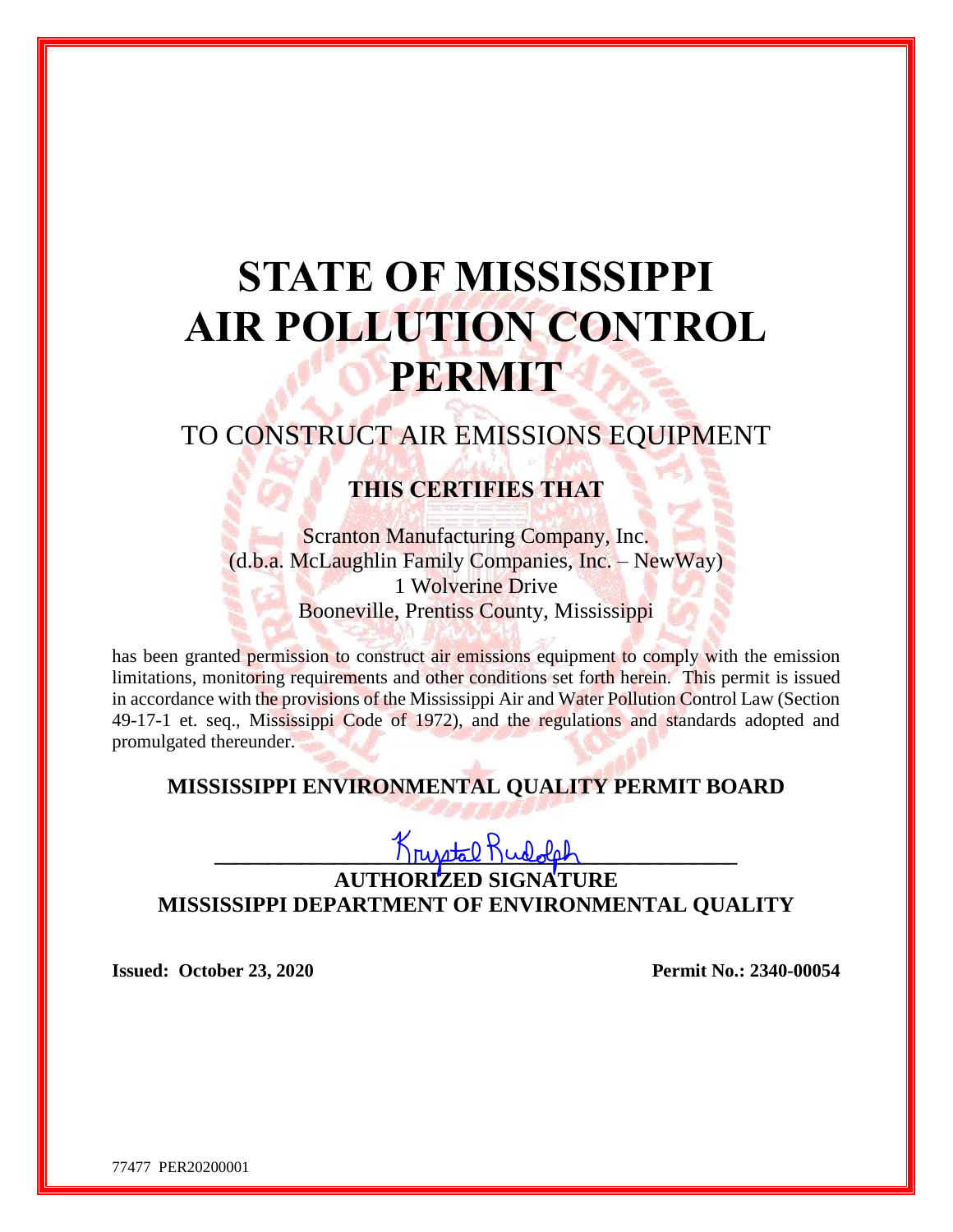#### **SECTION 1**

#### **A. GENERAL CONDITIONS**

1. This permit is for air pollution control purposes only.

(Ref.: 11 Miss. Admin. Code Pt. 2, R. 2.1.D.)

2. Any activities not identified in the application are not authorized by this permit.

(Ref.: Miss. Code Ann. 49-17-29 1.b)

3. The knowing submittal of a permit application with false information may serve as the basis for the Permit Board to void the permit issued pursuant thereto or subject the applicant to penalties for operating without a valid permit pursuant to State Law.

(Ref.: 11 Miss. Admin. Code Pt. 2, R. 2.2.B(5).)

4. It is the responsibility of the applicant/permittee to obtain all other approvals, permits, clearances, easements, agreements, etc., which may be required including, but not limited to, all required local government zoning approvals or permits.

(Ref.: 11 Miss. Admin. Code Pt. 2, R. 2.1.D(6).)

5. The issuance of a permit does not release the permittee from liability for constructing or operating air emissions equipment in violation of any applicable statute, rule, or regulation of state or federal environmental authorities.

(Ref.: 11 Miss. Admin. Code Pt. 2, R. 2.2.B(7).)

6. It shall not be a defense for a permittee in an enforcement action that it would have been necessary to halt or reduce the permitted activity in order to maintain compliance with the conditions of the permit, unless halting or reducing activity would create an imminent and substantial endangerment threatening the public health and safety of the lives and property of the people of this state.

(Ref.: 11 Miss. Admin. Code Pt. 2, R. 2.2.B(15)(a).)

7. The permit and/or any part thereof may be modified, revoked, reopened, and reissued, or terminated for cause. Sufficient cause for a permit to be reopened shall exist when an air emissions stationary source becomes subject to Title V. The filing of a request by the permittee for a permit modification, revocation and reissuance, or termination, or of a notification of planned changes or anticipated noncompliance does not stay any permit condition.

(Ref.: 11 Miss. Admin. Code Pt. 2, R. 2.2.B(15)(b).)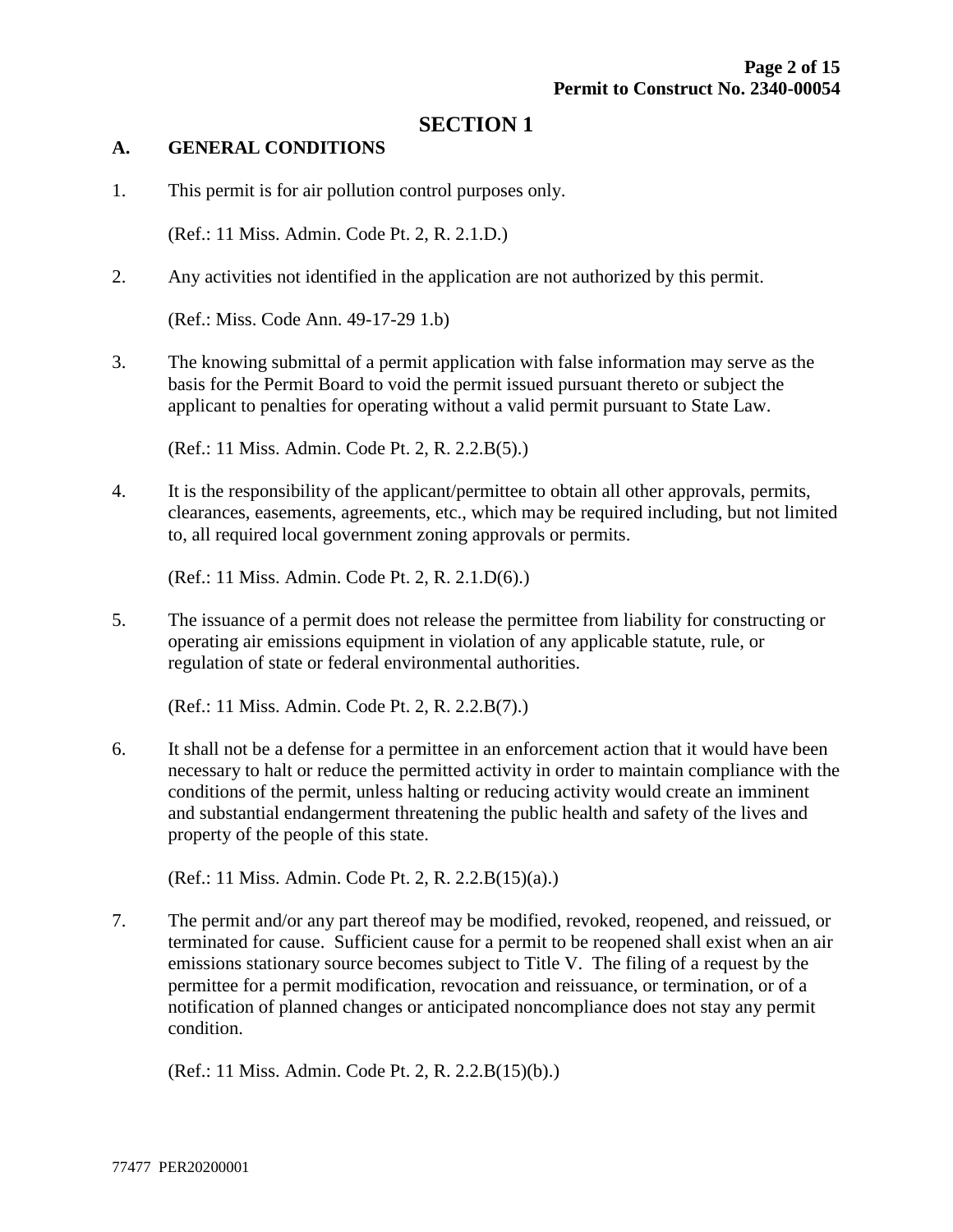8. The permit does not convey any property rights of any sort, or any exclusive privilege.

(Ref.: 11 Miss. Admin. Code Pt. 2, R. 2.2.B(15)(c).)

9. The permittee shall furnish to the MDEQ within a reasonable time any information the MDEQ may request in writing to determine whether cause exists for modifying, revoking and reissuing, or terminating the permit or to determine compliance with the permit.

Upon request, the permittee shall also furnish to the MDEQ copies of records required to be kept by the permit or, for information claimed to be confidential, the permittee shall furnish such records to the MDEQ along with a claim of confidentiality. The permittee may furnish such records directly to the Administrator along with a claim of confidentiality.

(Ref.: 11 Miss. Admin. Code Pt. 2, R. 2.2.B(15)(d).)

10. *Design and Construction Requirements*: The stationary source shall be designed and constructed so as to operate without causing a violation of an Applicable Rules and Regulations, without interfering with the attainment and maintenance of State and National Ambient Air Quality Standards (NAAQS), and such that the emission of air toxics does not result in an ambient concentration sufficient to adversely affect human health and well-being or unreasonably and adversely affect plant or animal life beyond the stationary source boundaries.

(Ref.: 11 Miss. Admin. Code Pt. 2, R. 2.5.A.)

11. *Solids Removal*: The necessary facilities shall be constructed so that solids removed in the course of control of air emissions may be disposed of in a manner such as to prevent the solids from becoming windborne and to prevent the materials from entering State waters without the proper environmental permits.

(Ref.: Miss. Code Ann. 49-17-29)

12. *Diversion and Bypass of Air Pollution Controls*: The air pollution control facilities shall be constructed such that diversion from or bypass of collection and control facilities is not needed except as provided for in Mississippi Administrative Code, Title 11, Part 2, Chapter 1, Rule 1.10 – "*Provisions for Upsets, Start-Ups, and Shutdowns*".

(Ref.: 11 Miss. Admin. Code Pt. 2, R. 1.10.)

13. *Fugitive Dust Emissions from Construction Activities*: The construction of the stationary source shall be performed in such a manner so as to reduce fugitive dust emissions from construction activities to a minimum.

(Ref.: 11 Miss. Admin. Code Pt. 2, R. 2.5.A(4).)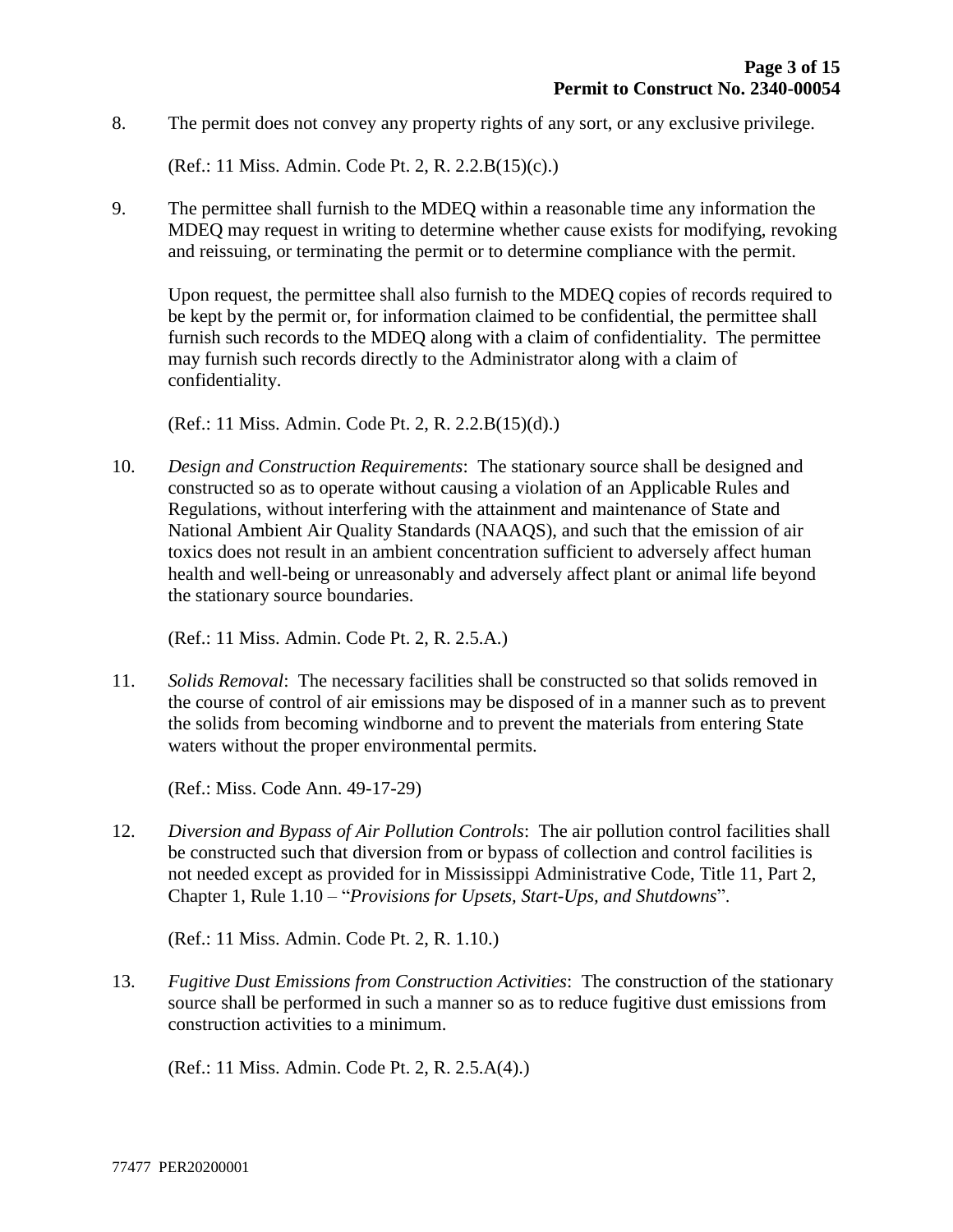- 14. *Right of Entry*: The permittee shall allow the Mississippi Department of Environmental Quality Office of Pollution Control and the Mississippi Environmental Quality Permit Board and/or their representatives upon presentation of credentials:
	- (a) To enter upon the permittee's premises where an air emission source is located or in which any records are required to be kept under the terms and conditions of this permit; and
	- (b) At reasonable times to have access to and copy any records required to be kept under the terms and conditions of this permit; to inspect any monitoring equipment or monitoring method required in this permit; and to sample any air emissions.

(Ref.: Miss. Code Ann. 49-17-21)

- 15. *Permit Modification or Revocation*: After notice and opportunity for a hearing, the Permit Board may modify the permit or revoke it in whole or in part for good cause shown including, but not limited to:
	- (a) Persistent violation of any of the terms or conditions of this permit;
	- (b) Obtaining this permit by misrepresentation or failure to disclose fully all relevant facts; or
	- (c) A change in federal, state, or local laws or regulations that require either a temporary or permanent reduction or elimination of previously authorized air emission.

(Ref.: 11 Miss. Admin. Code Pt. 2, R. 2.2.C.)

16. *Public Record and Confidential Information*: Except for data determined to be confidential under the Mississippi Air & Water Pollution Control Law, all reports prepared in accordance with the terms of this permit shall be available for public inspection at the offices of the Mississippi Department of Environmental Quality, Office of Pollution Control.

(Ref.: Miss. Code Ann. 49-17-39)

17. *Permit Transfer*: This permit shall not be transferred except upon approval of the Permit Board.

(Ref.: 11 Miss. Admin. Code Pt. 2, R. 2.16.B.)

18. *Severability*: The provisions of this permit are severable. If any provision of the permit, or the application of any provision of the permit to any circumstances, is challenged or held invalid, the validity of the remaining permit provisions and/or portions thereof or their application to other persons or sets of circumstances, shall not be affected thereby.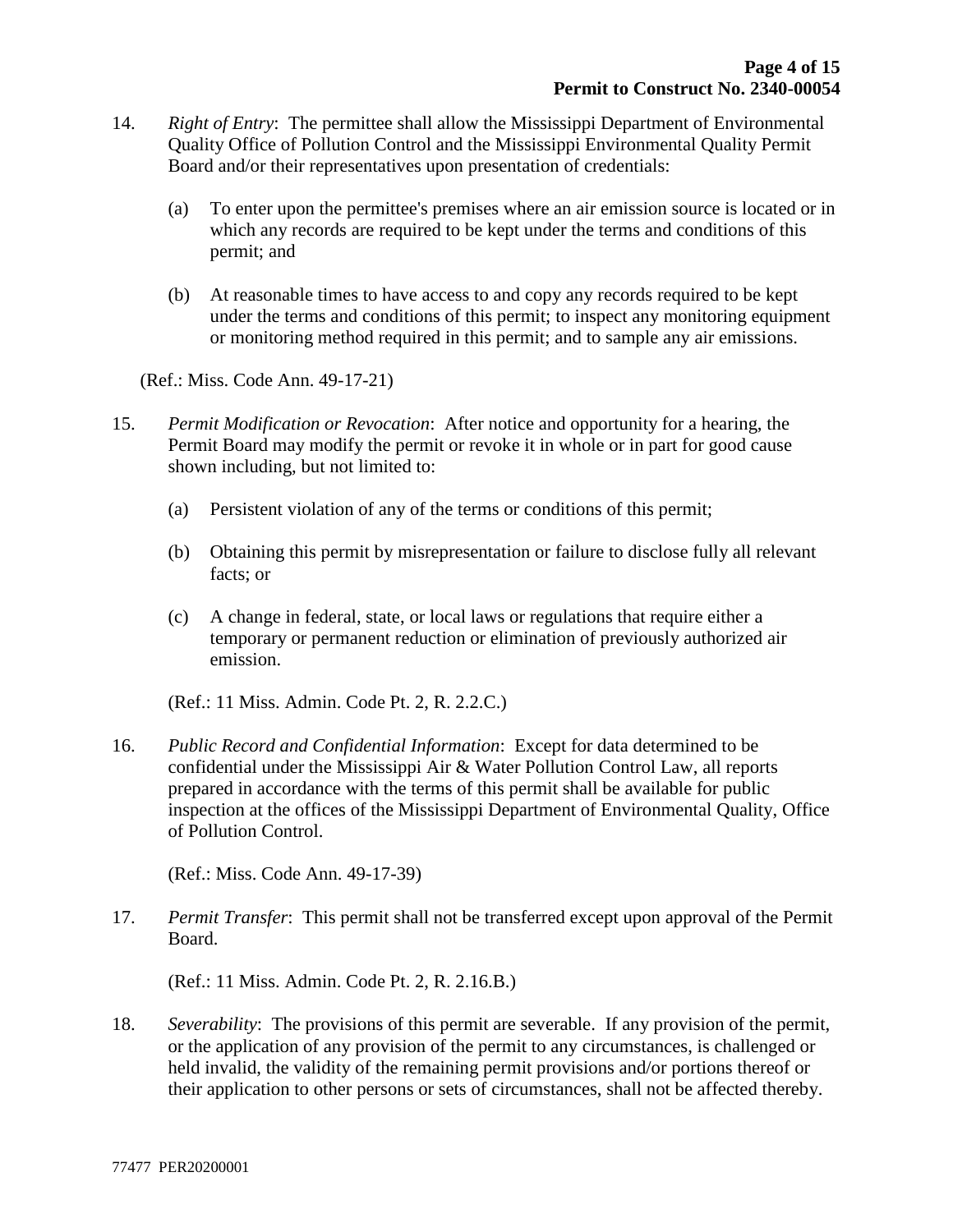(Ref.: 11 Miss. Admin. Code Pt. 2, R. 2.1.D(7).)

19. *Permit Expiration*: The permit to construct will expire if construction does not begin within eighteen (18) months from the date of issuance or if construction is suspended for eighteen (18) months or more.

(Ref.: 11 Miss. Admin. Code Pt. 2, R. 2.5.C(1).)

20. *Certification of Construction*: A new stationary source issued a Permit to Construct cannot begin operation until certification of construction by the permittee.

(Ref.: 11 Miss. Admin. Code Pt. 2, R. 2.5.D(3).)

21. *Beginning Operation*: Except as prohibited in Section 1 – Condition 24 of this permit, after certification of construction by the permittee, the Permit to Construct shall be deemed to satisfy the requirement for a permit to operate until the date the application for issuance or modification of the Title V Permit or the application for issuance or modification of the State Permit to Operate, whichever is applicable, is due. This provision is not applicable to a source excluded from the requirement for a permit to operate as provided by Mississippi Administrative Code, Title 11, Part 2, Chapter 2, Rule 2.13.G.

(Ref.: 11 Miss. Admin. Code Pt. 2, R. 2.5.D(4).)

22. *Application for a Permit to Operate*: Except as otherwise specified in Section 1 – Condition 24 of this permit, the application for issuance or modification of the State Permit to Operate or the Title V Permit, whichever is applicable, is due twelve (12) months after beginning operation or such earlier date or time as specified in the Permit to Construct. The Permit Board may specify an earlier date or time for submittal of the application. Beginning operation will be assumed to occur upon certification of construction, unless the permittee specifies differently in writing.

(Ref.: 11 Miss. Admin. Code Pt. 2, R. 2.5.D(5).)

23. *Operating Under a Permit to Construct*: Except as otherwise specified in Section 1, Condition 24 of this permit, upon submittal of a timely and complete application for issuance or modification of a State Permit to Operate or a Title V Permit, whichever is applicable, the applicant may continue to operate under the terms and conditions of the Permit to Construct and in compliance with the submitted application until the Permit Board issues, modifies, or denies the Permit to Operate.

(Ref.: 11 Miss. Admin. Code Pt. 2, R. 2.5.D(6).)

24. *Application Requirements for a Permit to Operate for Moderate Modifications*: For moderate modifications that require contemporaneous enforceable emissions reductions from more than one emission point in order to "*net*" out of Prevention of Significant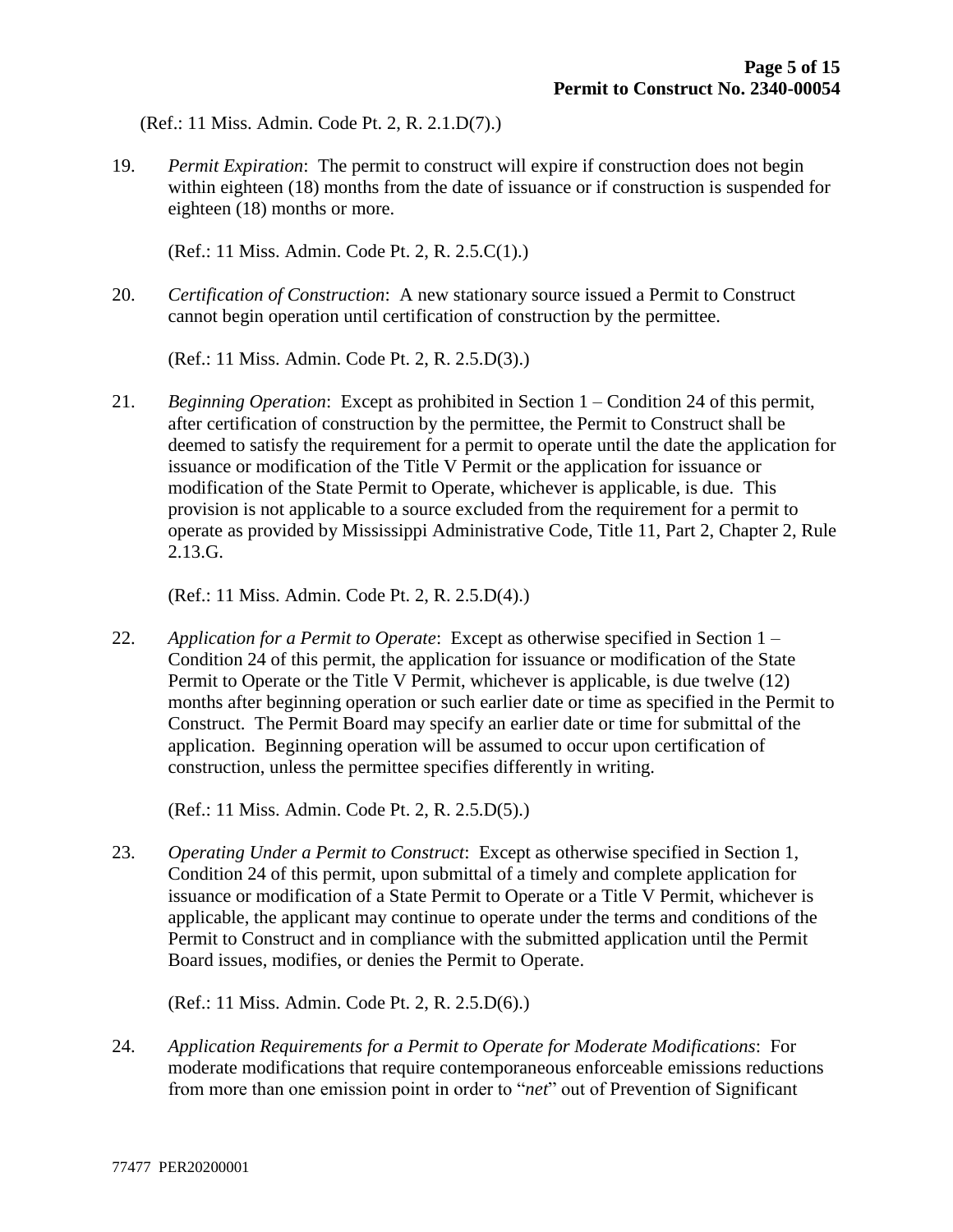Deterioration / New Source Review (PSD / NSR), the applicable Title V Permit to Operate or State Permit to Operate must be modified prior to beginning operation of the modified facilities.

(Ref.: 11 Miss. Admin. Code Pt. 2, R. 2.5.D(7).)

25. *General Duty*: All air emission equipment shall be operated as efficiently as possible to provide the maximum reduction of air contaminants.

(Ref.: 11 Miss. Admin. Code Pt. 2, R. 2.2.B(10).)

26. *Deviation Reporting*: Except as otherwise specified herein, the permittee shall report all deviations from permit requirements, including those attributable to upsets, the probable cause of such deviations, and any corrective actions or preventive measures taken. Said report shall be made within five (5) working days of the time the deviation began.

(Ref.: 11 Miss. Admin. Code Pt. 2, R. 2.2.B(10).)

- 27. Compliance Testing: Regarding compliance testing:
	- (a) The results of any emissions sampling and analysis shall be expressed both in units consistent with the standards set forth in any Applicable Rules and Regulations or this permit and in units of mass per time.
	- (b) Compliance testing will be performed at the expense of the permittee.
	- (c) Each emission sampling and analysis report shall include but not be limited to the following:
		- (1) Detailed description of testing procedures;
		- (2) Sample calculation(s);
		- (3) Results; and
		- (4) Comparison of results to all Applicable Rules and Regulations and to emission limitations in the permit.

(Ref.: 11 Miss. Admin. Code Pt. 2, R. 2.6.B(3), (4), and (6).)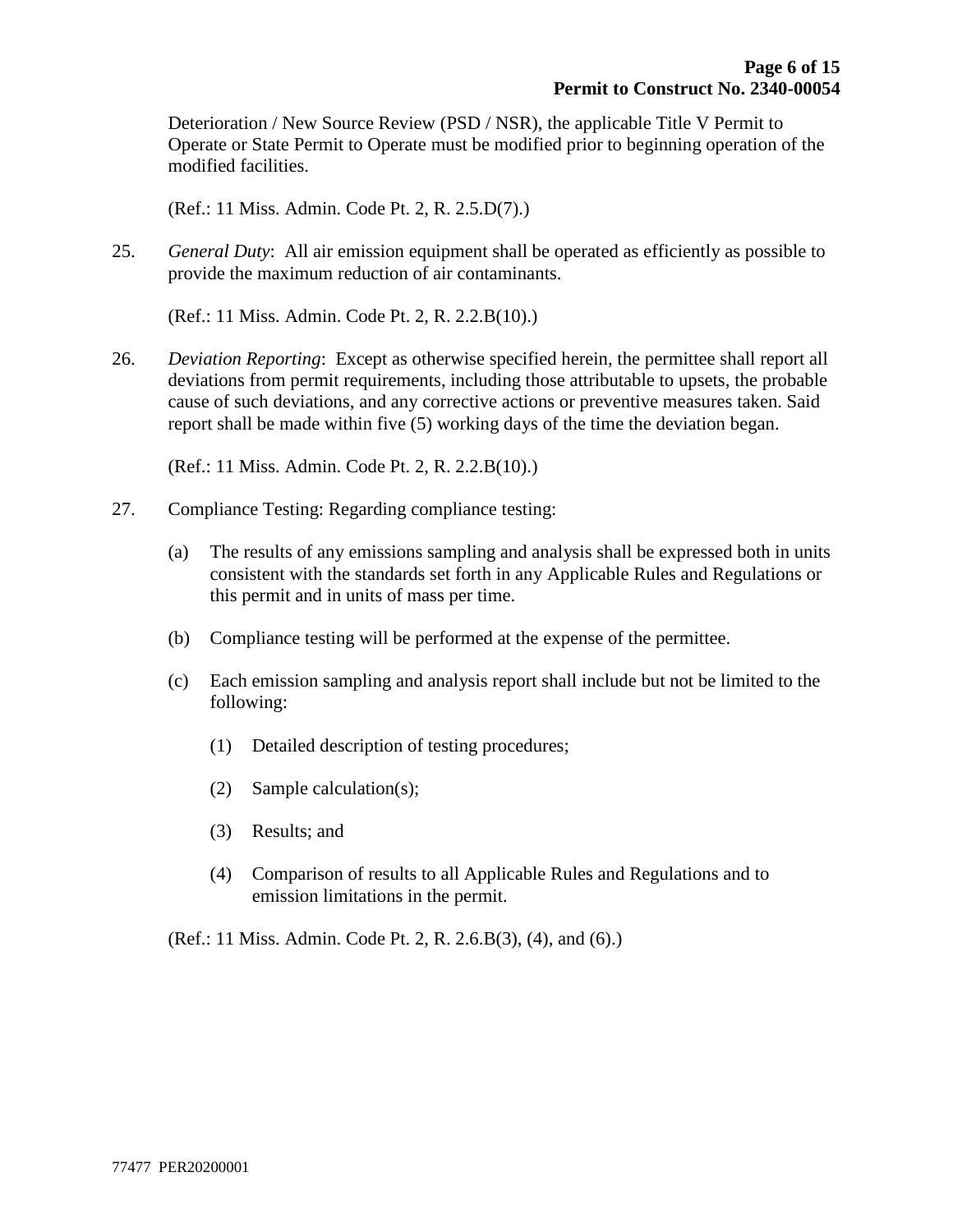#### **SECTION 2 EMISSION POINT DESCRIPTION**

The permittee is authorized to construct and operate, upon certification of construction, air emissions equipment, as described in the following table:

| <b>Emission</b><br>Point | <b>Description</b>                                                                                                                                       |  |  |  |
|--------------------------|----------------------------------------------------------------------------------------------------------------------------------------------------------|--|--|--|
| $AA-000$                 | Facility-Wide [Scranton Manufacturing Company, Inc. (d.b.a. McLaughlin Family Companies, Inc.<br>$-$ NewWay)]                                            |  |  |  |
| $AB-001$                 | Facility-Wide Metalworking Operations [consists of the following:]                                                                                       |  |  |  |
|                          | Welding Activities [included twenty-five (25) individual units]                                                                                          |  |  |  |
|                          | Laser Cutting Activities [includes one (1) laser cutting machine equipped with a cartridge filter<br>to control emissions                                |  |  |  |
|                          | Plasma Cutting Activities [includes one (1) plasma cutting machine equipped with a cartridge<br>filter to control emissions]                             |  |  |  |
|                          | Grinding, Shearing, Forming, and Drilling Activities                                                                                                     |  |  |  |
| $AB-002$                 | Facility-Wide Surface Coating Operations [consists of two (2) spray paint booths; the exhaust from<br>each booth is routed through fabric filter panels] |  |  |  |
| $AB-003$                 | 2.0 MMBTU / Hour Natural Gas-Fired Curing Oven                                                                                                           |  |  |  |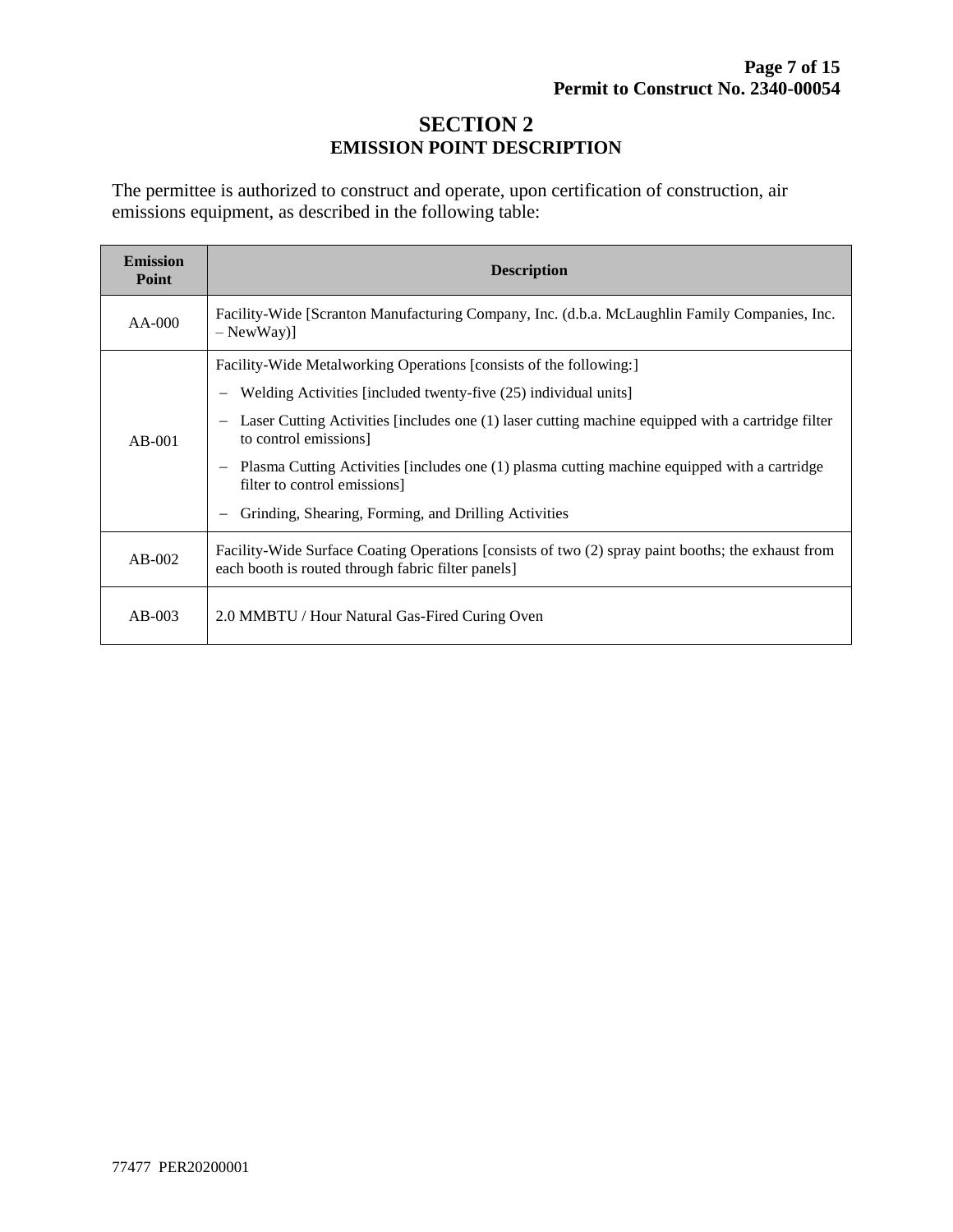| <b>Emission</b><br>Point(s) | <b>Applicable Requirement(s)</b>                   | <b>Condition</b><br><b>Number</b> | Pollutant(s) /<br>Parameter(s) | Limitation(s) / Standard(s)                                          |
|-----------------------------|----------------------------------------------------|-----------------------------------|--------------------------------|----------------------------------------------------------------------|
| $AA-0100$                   | 11 Miss. Admin. Code Pt. 2, R.<br>1.3.A.           | 3.1                               | Opacity                        | 40%                                                                  |
|                             | 11 Miss. Admin. Code Pt. 2, R.<br>1.3.B.           | 3.2                               |                                |                                                                      |
| $AB-001$<br>$AB-002$        | 11 Miss. Admin. Code Pt. 2, R.<br>2.2.B.(10).      | 3.3                               | HAPs                           | 9.0 tpy (Individual)<br>24.0 tpy (Total)<br>(12-Month Rolling Total) |
|                             | 11 Miss. Admin. Code Pt. 2, R.<br>$1.3.F.(1)$ .    | 3.4                               | <b>PM</b><br>(filterable only) | $E = 4.1 (p^{0.67})$                                                 |
| $AB-002$                    | 11 Miss. Admin. Code Pt. 2, R.<br>2.2.B.(10).      | 3.5                               | <b>VOCs</b>                    | 99.0 tpy (12-Month Rolling Total)                                    |
| $AB-003$                    | 11 Miss. Admin. Code Pt. 2, R.<br>$1.3.D.(1)(a)$ . | 3.6                               | <b>PM</b>                      | 0.6 Pounds / MMBTU per Hour                                          |
|                             | 11 Miss. Admin. Code Pt. 2, R.<br>$1.4(1)$ .       | 3.7                               | SO <sub>2</sub>                | 4.8 Pounds / MMBTU Heat Input<br>(As Applicable)                     |

#### **SECTION 3 EMISSION LIMITATIONS AND STANDARDS**

3.1 For Emission Point AA-100 (Facility-Wide), except as otherwise specified herein, the permittee shall not cause or allow the emission of smoke from a point source into the open air that exceeds forty percent (40%) opacity from any process on-site.

Start-up operations may produce emissions that exceed 40% opacity for up to fifteen (15) minutes per start-up in any one hour and not to exceed three (3) start-ups per stack in any twenty-four (24) hour period.

(Ref.: 11 Miss. Admin. Code Pt. 2, R. 1.3.A.)

3.2 For Emission Point AA-100 (Facility-Wide), unless otherwise specified herein, the permittee shall not discharge into the ambient (from any point source) any air contaminant of such opacity as to obscure an observer's view to a degree in excess of forty percent (40%) opacity. This shall not apply to vision obscuration caused by uncombined water droplets.

(Ref.: 11 Miss. Admin. Code Pt. 2, R. 1.3.B.)

3.3 For Emission Points AB-001 and AB-002, the permittee shall respectively limit the emission of any individual hazardous air pollutant (HAP) to no more than 9.0 tpy based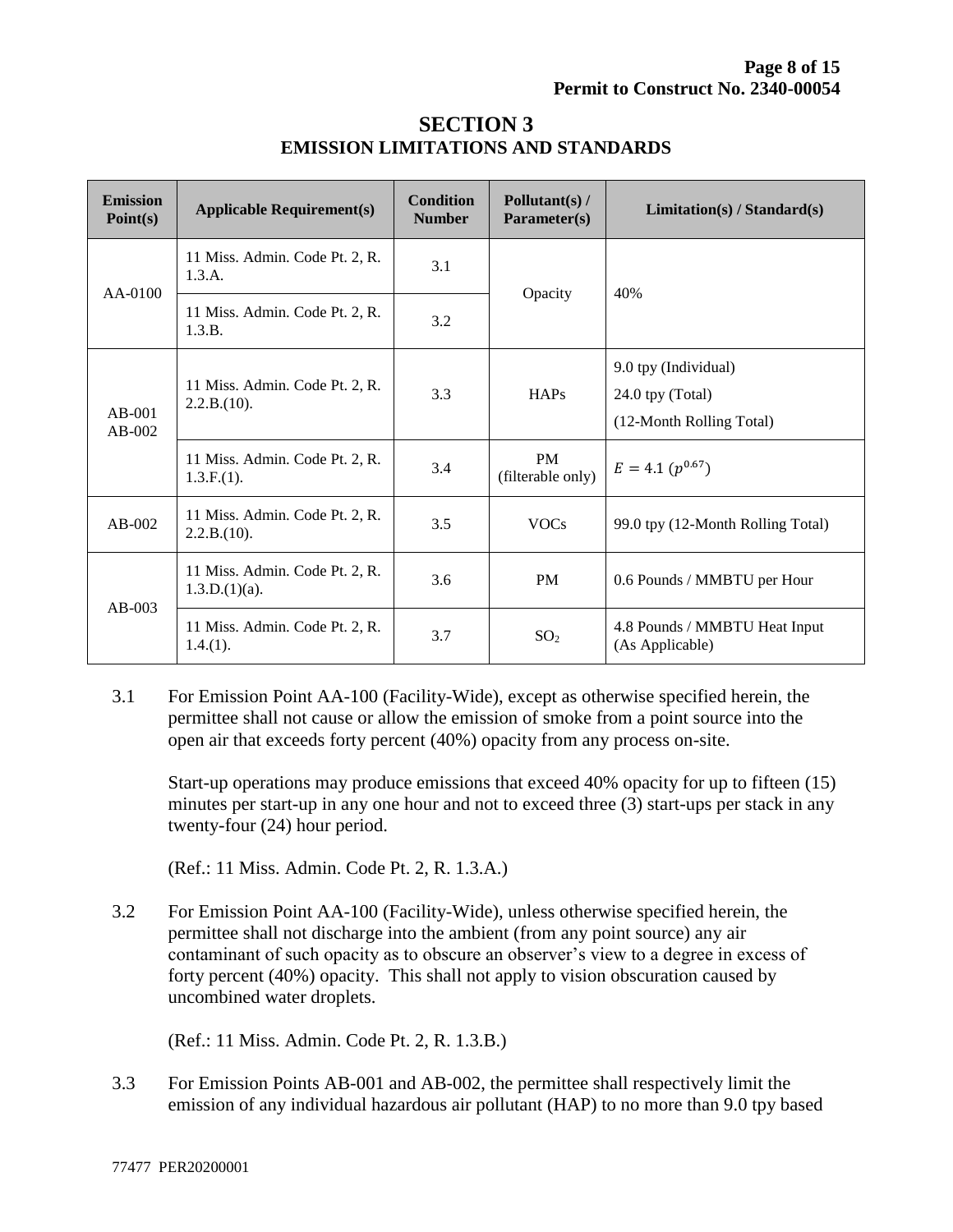on a 12-month rolling total basis and all HAPs in total to no more than 24.0 tpy based on a 12-month rolling total basis.

(Ref.: 11 Miss. Admin. Code Pt. 2, R. 2.2.B.(10).)

3.4 For Emission Points AB-001 and AB-002, except as otherwise specified herein, limited herein or as applicable, the permittee shall not cause or allow the emission of particulate matter (PM) in total quantities in any one (1) hour from any manufacturing process (which includes any associated stacks, vents, outlets, or combination thereof) to exceed the amount determined by the following relationship:

$$
E=4.1\ (p^{0.67})
$$

Where "*E*" is the emission rate in pounds per hour and "*p*" is the process weight input rate in tons per hour.

(Ref.: 11 Miss. Admin. Code Pt. 2, R. 1.3.F.(1).)

3.5 For Emission Point AB-002, the permittee shall limit the total emission of volatile organic compounds (VOCs) to no more than 99.0 tons per year (tpy) based on a rolling 12-month total.

(Ref.: 11 Miss. Admin. Code Pt. 2, R. 2.2.B.(10).)

3.6 For Emission Point AB-003, except as otherwise specified or limited herein, the maximum emission of ash and/or particulate matter (PM) from each individual process unit shall not exceed 0.6 pounds per MMBTU per hour heat input.

(Ref.: 11 Miss. Admin. Code Pt. 2, R. 1.3.D.(1)(a).)

3.7 For Emission Point AB-003, where applicable, the maximum discharge of sulfur oxides from fuel burning equipment in which heat is produced by in-direct heat transfer shall not exceed 4.8 pounds (measured as sulfur dioxide or  $SO<sub>2</sub>$ ) per million BTU (MMBTU) heat input.

(Ref.: 11 Miss. Admin. Code Pt. 2, R. 1.4.A.(1).)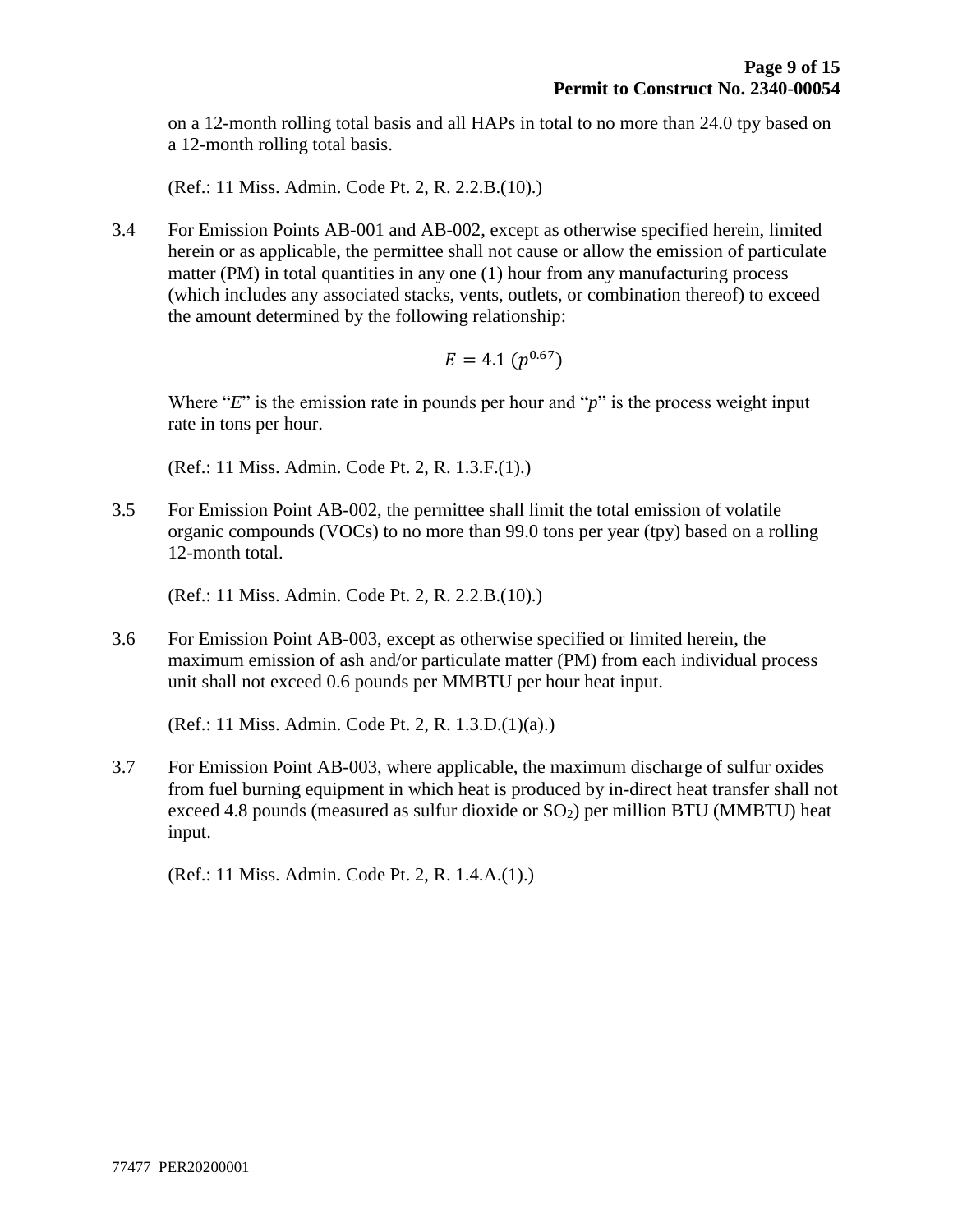#### **SECTION 4 WORK PRACTICE STANDARDS**

#### THIS SECTION WAS INTENTIONALLY LEFT BLANK BECAUSE NO WORK PRACTICE STANDARDS APPLY TO THIS PERMIT ACTION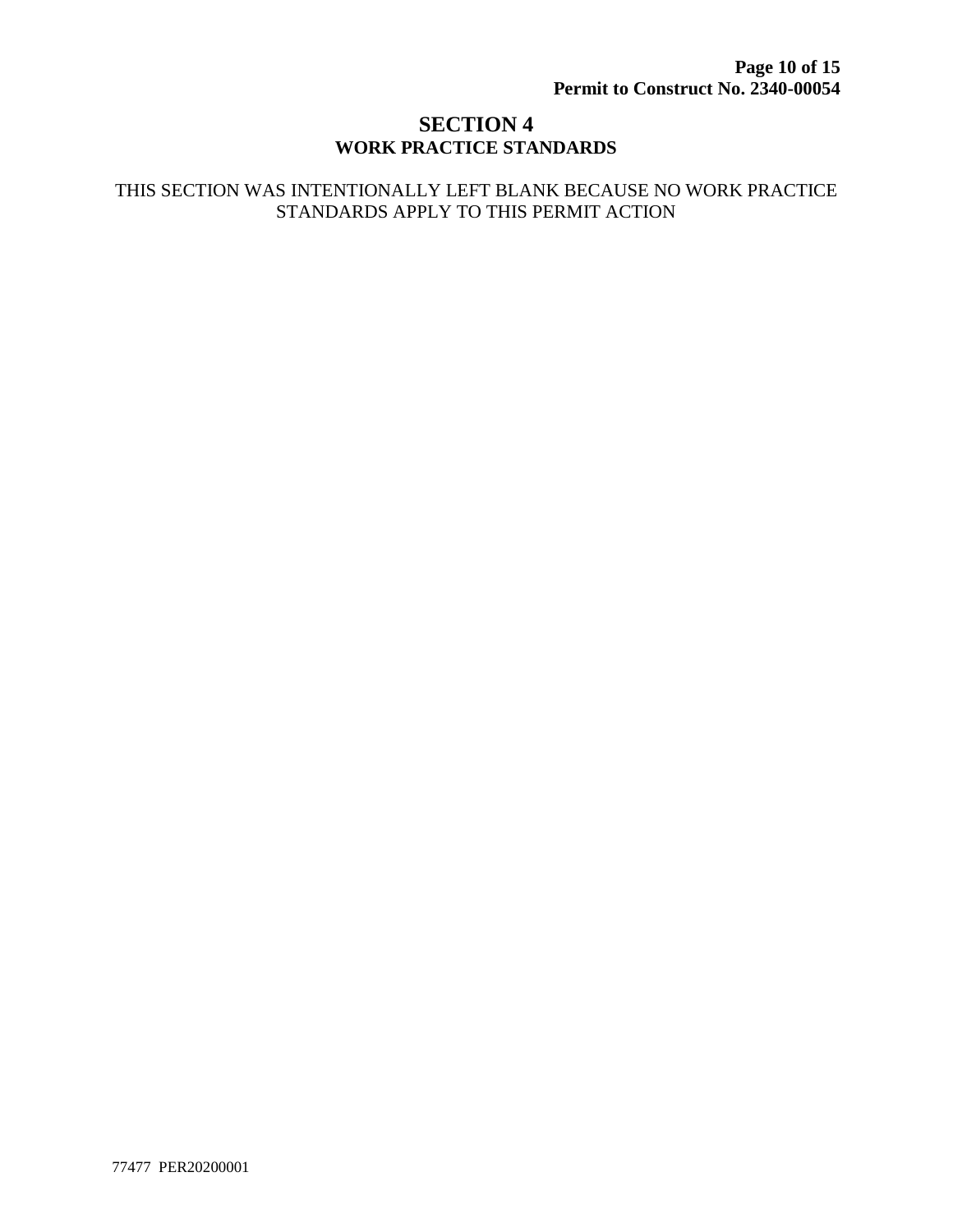#### **SECTION 5 MONITORING AND RECORDKEEPING REQUIREMENTS**

| <b>Emission</b><br>Point(s) | <b>Applicable Requirement(s)</b>              | <b>Condition</b><br><b>Number</b> | Pollutant /<br><b>Parameter</b> | <b>Monitoring / Recordkeeping Requirement(s)</b>                                                                                                                   |
|-----------------------------|-----------------------------------------------|-----------------------------------|---------------------------------|--------------------------------------------------------------------------------------------------------------------------------------------------------------------|
| $AA-000$                    | 11 Miss. Admin. Code Pt. 2, R.<br>2.9.        | 5.1                               | Recordkeeping                   | Maintain Records for a Minimum of Five (5)<br>Years                                                                                                                |
| $AB-001$<br>AB-002          | 11 Miss. Admin. Code Pt. 2, R.<br>2.2.B.(11). | 5.2                               | HAPs                            | Calculate and Record Emissions (Monthly and<br>12-Month Rolling Total)                                                                                             |
| $AB-001$                    | 11 Miss. Admin. Code Pt. 2, R.<br>2.2.B.(11). | 5.3                               | <b>HAPs</b><br>(Metal)          | Record and Maintain Operational Data for<br><b>Welding Activities (Monthly)</b>                                                                                    |
|                             |                                               | 5.4                               |                                 | Record and Maintain Operational Data for Laser<br>Cutting and Plasma Cutting Activities (Monthly)                                                                  |
|                             |                                               | 5.5                               |                                 | Perform and Record Regular Inspections of a<br>Cartridge Filter in Accordance with<br>Manufacturer's Instructions (Laser Cutting and<br>Plasma Cutting Activities) |
| $AB-002$                    | 11 Miss. Admin. Code Pt. 2, R.<br>2.2.B.(11). | 5.6                               | <b>VOCs</b>                     | Calculate and Record Emissions (Monthly;<br>Rolling 12-Month Total)                                                                                                |
|                             |                                               | 5.7                               | <b>VOCs</b><br>HAPs             | Record and Maintain Surface Coating Usage and<br>Specifications (Monthly)                                                                                          |

5.1 For Emission Point AA-000 (Facility-Wide), except as otherwise specified or limited herein, the permittee shall retain all required records, monitoring data, supporting information, and reports for a period of at least five (5) years from the date of the monitoring sample, measurement, report, or application. Supporting information includes all calibration and maintenance records, all original strip-chart recordings or other data from continuous monitoring instrumentation, and copies of all reports required by this permit. Copies of such records shall be submitted to the MDEQ as required by "Applicable Rules and Regulations" of this permit upon request.

(Ref.: 11 Miss. Admin. Code, Pt. 2, R. 2.9.)

5.2 For Emission Points AB-001 and AB-002, the permittee shall calculate and record the respective total emission of each individual hazardous air pollutant (HAP), and all HAPs combined in tons from all sources that can reasonably emit the pollutant(s) both monthly and on a rolling 12-month total.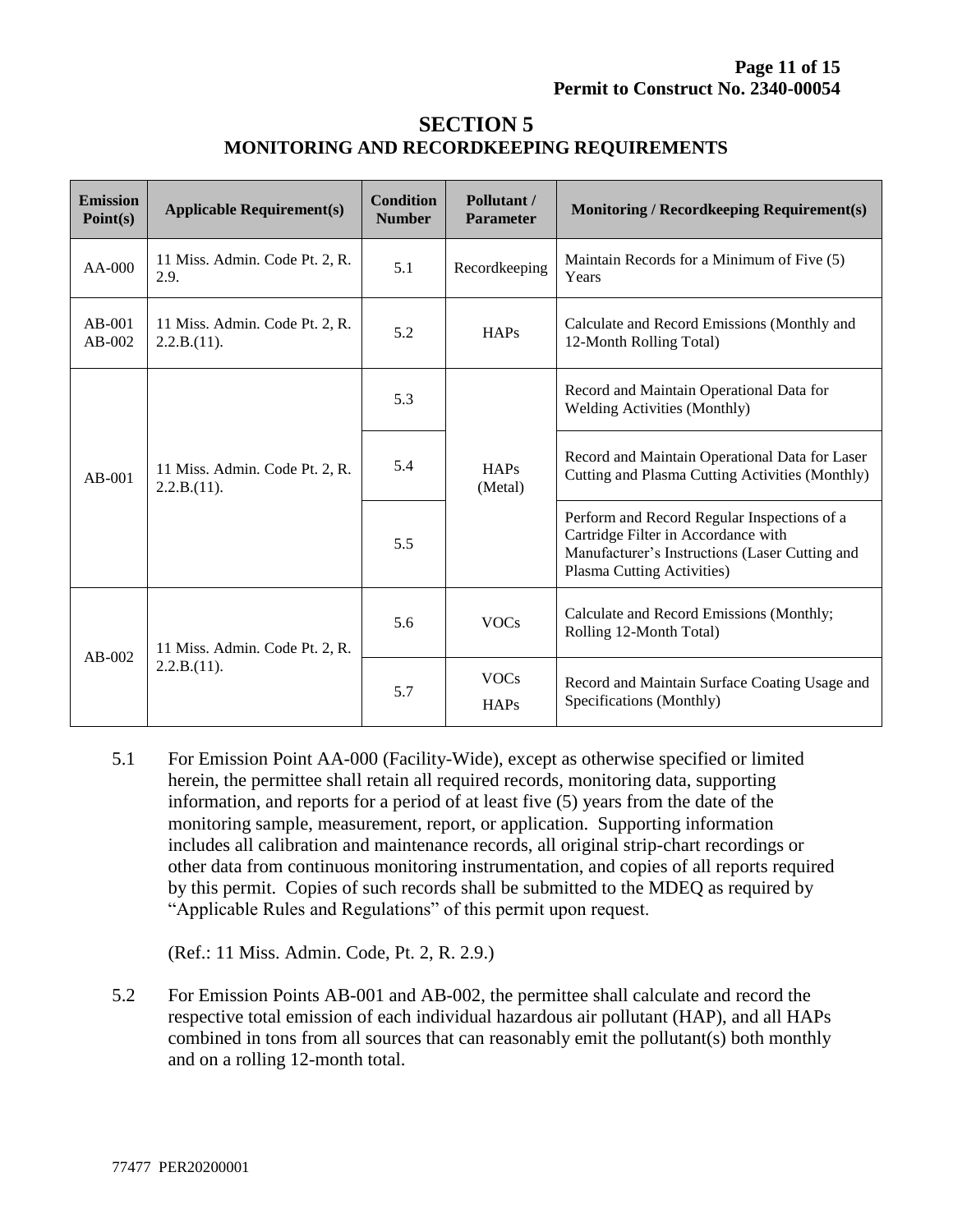Unless otherwise specified herein, the permittee shall include all reference data utilized to calculate emissions (*e.g.* operational data required by Conditions 5.3 through 5.5 and 5.7; applicable emission factors; engineering judgement determinations; etc.).

(Ref.: 11 Miss. Admin. Code Pt. 2, R. 2.2.B.(11).)

5.3 For Emission Point AB-001 (Welding Activities), the permittee shall monitor and record both the quantity (in pounds) and type of welding wire and/or welding electrode consumed on a monthly basis.

(Ref.: 11 Miss. Admin. Code Pt. 2, R. 2.2.B.(11).)

- 5.4 For Emission Point AB-001 (Laser Cutting and Plasma Cutting Activities), the permittee shall monitor, record, and maintain the following information on a monthly basis:
	- (a) The total duration (in hours) spent cutting sheet metal; and
	- (b) Documentation that details the weight percent (wt.%) of any metal hazardous air pollutant (HAP) present in any metal cut.

(Ref.: 11 Miss. Admin. Code Pt. 2, R. 2.2.B.(11).)

5.5 For Emission Point AB-001 (Laser Cutting and Plasma Cutting Activities), the permittee shall perform and record a regular inspection and replacement of the cartridge filter for a cutting activity in accordance with the manufacturer's instructions.

(Ref.: 11 Miss. Admin. Code Pt. 2, R. 2.2.B.(11).)

5.6 For Emission Points AB-002, the permittee shall calculate and record the total emission of volatile organic compounds (VOCs) both monthly and on a 12-month rolling total.

Unless otherwise specified herein, the permittee shall include all reference data utilized to calculate emissions (*e.g.* operational data required by Condition 5.7; applicable emission factors; engineering judgement determinations; etc.).

(Ref.: 11 Miss. Admin. Code Pt. 2, R. 2.2.B.(11).)

- 5.7 For Emission Point AB-002, the permittee shall monitor and record the total volume (in gallons) of any surface coating material (*e.g.* thinner, solvent, primer, paint, etc.) used that contains a volatile organic compound (VOC) and/or hazardous air pollutant (HAP). Additionally, the permittee shall maintain documentation for any coating material that includes (at a minimum) the following information:
	- (a) The product name and identification;
	- (b) The density (in pounds per gallon);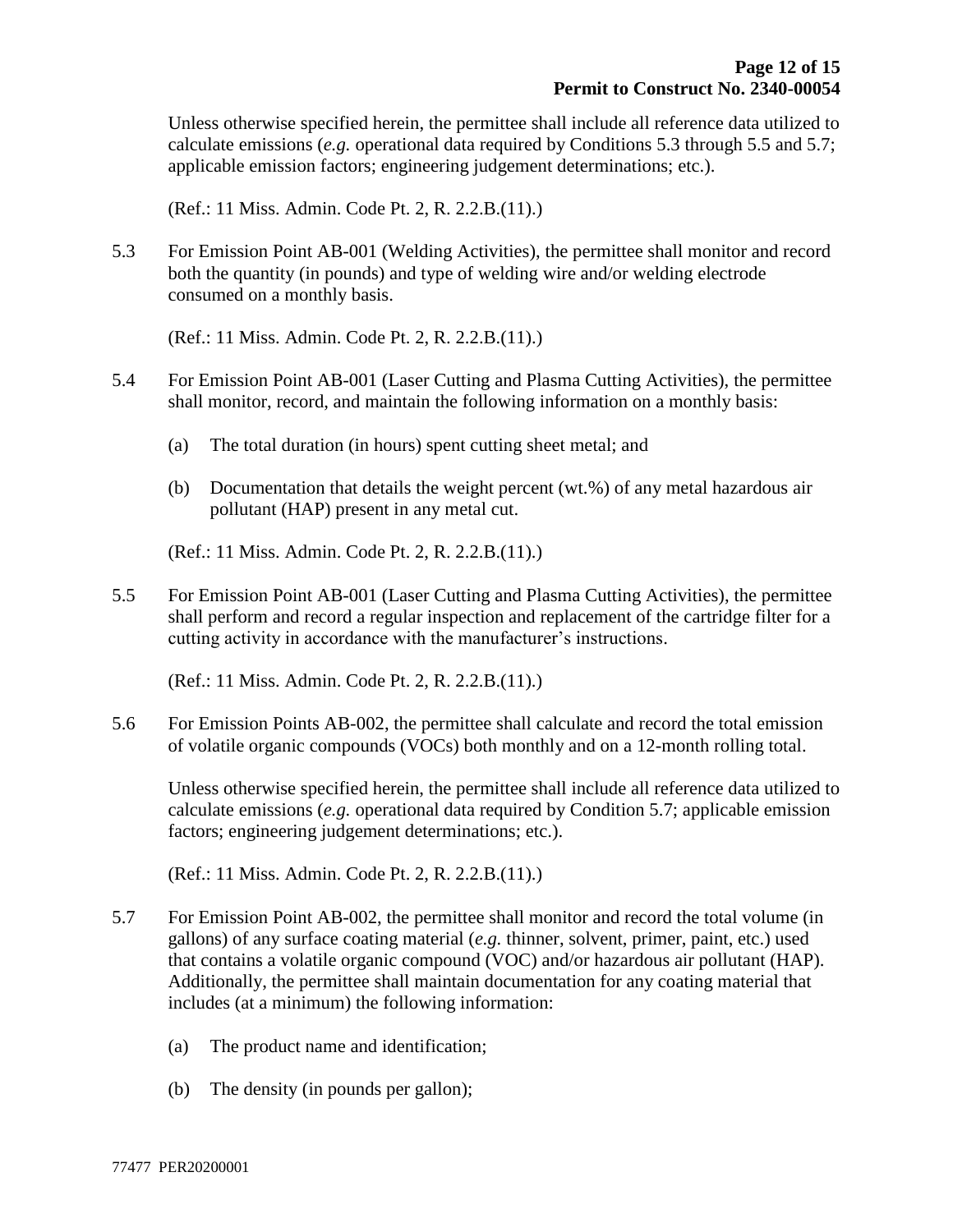- (c) The weight percentage (wt.%) of the volatile organic compound (VOC) content; and
- (d) The wt.% of any individual hazardous air pollutant (HAP).

(Ref.: 11 Miss. Admin. Code Pt. 2, R. 2.2.B.(11).)

5.8 For Emission Point AB-002, the permittee shall perform and record the regular inspection and replacement of fabric filter panels in each paint booth in accordance with the manufacturer's instructions. Additionally, the permittee shall maintain documentation that identifies the capture efficiency of the filter panels used in a paint booth.

(Ref.: 11 Miss. Admin. Code Pt. 2, R. 2.2.B.(11).)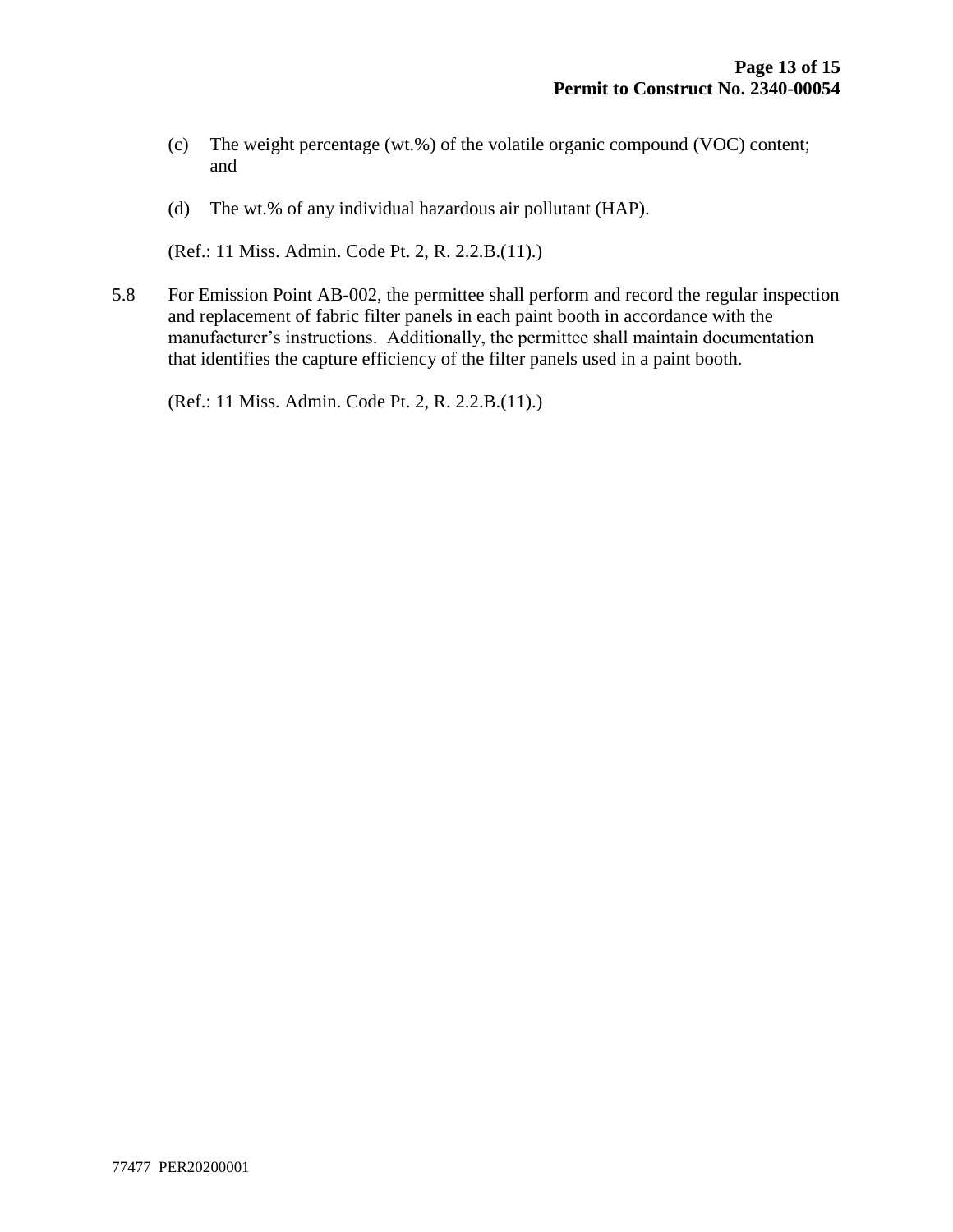| <b>Emission</b><br>Point(s) | <b>Applicable Requirement(s)</b>              | <b>Condition</b><br><b>Number</b> | <b>Reporting Requirement(s)</b>                                           |  |
|-----------------------------|-----------------------------------------------|-----------------------------------|---------------------------------------------------------------------------|--|
| $AA-000$                    | 11 Miss. Admin. Code Pt. 2, R.<br>2.2.B.(11). | 6.1                               | Report Deviation from Requirements Within Five (5)<br><b>Working Days</b> |  |
|                             |                                               | 6.2                               | Submit an Annual Monitoring Report (AMR)                                  |  |
|                             |                                               | 6.3                               | Submit Documents Certified by a Responsible Official                      |  |
|                             |                                               | 6.4                               | <b>Submit VOC and HAP Emissions</b>                                       |  |
| $AB-001$                    | 11 Miss. Admin. Code Pt. 2, R.<br>2.2.B.(11). | 6.5                               | Submit Facility-Wide Metalworking Operational Data                        |  |
| $AB-002$                    | 11 Miss. Admin. Code Pt. 2, R.<br>2.2.B.(11). | 6.6                               | Submit Facility-Wide Surface Coating Usage Data /<br>Specifications       |  |

#### **SECTION 6 REPORTING REQUIREMENTS**

6.1 For Emission Point AA-000 (Facility-Wide), except as otherwise specified herein, the permittee shall report all deviations from permit requirements, including those attributable to upsets, the probable cause of such deviations, and any corrective action(s) and/or preventive measures taken. The report shall be submitted to the MDEQ within five (5) working days of the time the deviation began.

(Ref.: 11 Miss. Admin. Code Pt. 2, R. 2.2.B.(11).)

6.2 For Emission Point AA-000 (Facility-Wide), except as otherwise specified herein, the permittee shall submit an annual monitoring report (AMR) postmarked no later than January  $31<sup>st</sup>$  of each year for the preceding calendar year. This report shall contain any required monitoring specified in Section 6 of this permit. Additionally, all instances of deviations from permit requirements shall be clearly identified within the report. Where no monitoring data is required to be reported and/or there are no deviations to report, the report shall contain the appropriate negative declaration.

(Ref.: 11 Miss. Admin. Code Pt. 2, R. 2.2.B.(11).)

6.3 Any document required by this permit to be submitted to the MDEQ shall contain a certification signed by a Responsible Official (RO) that affirms, based on the information and belief formed after reasonable inquiry, the statements and information in the document are true, accurate, and complete.